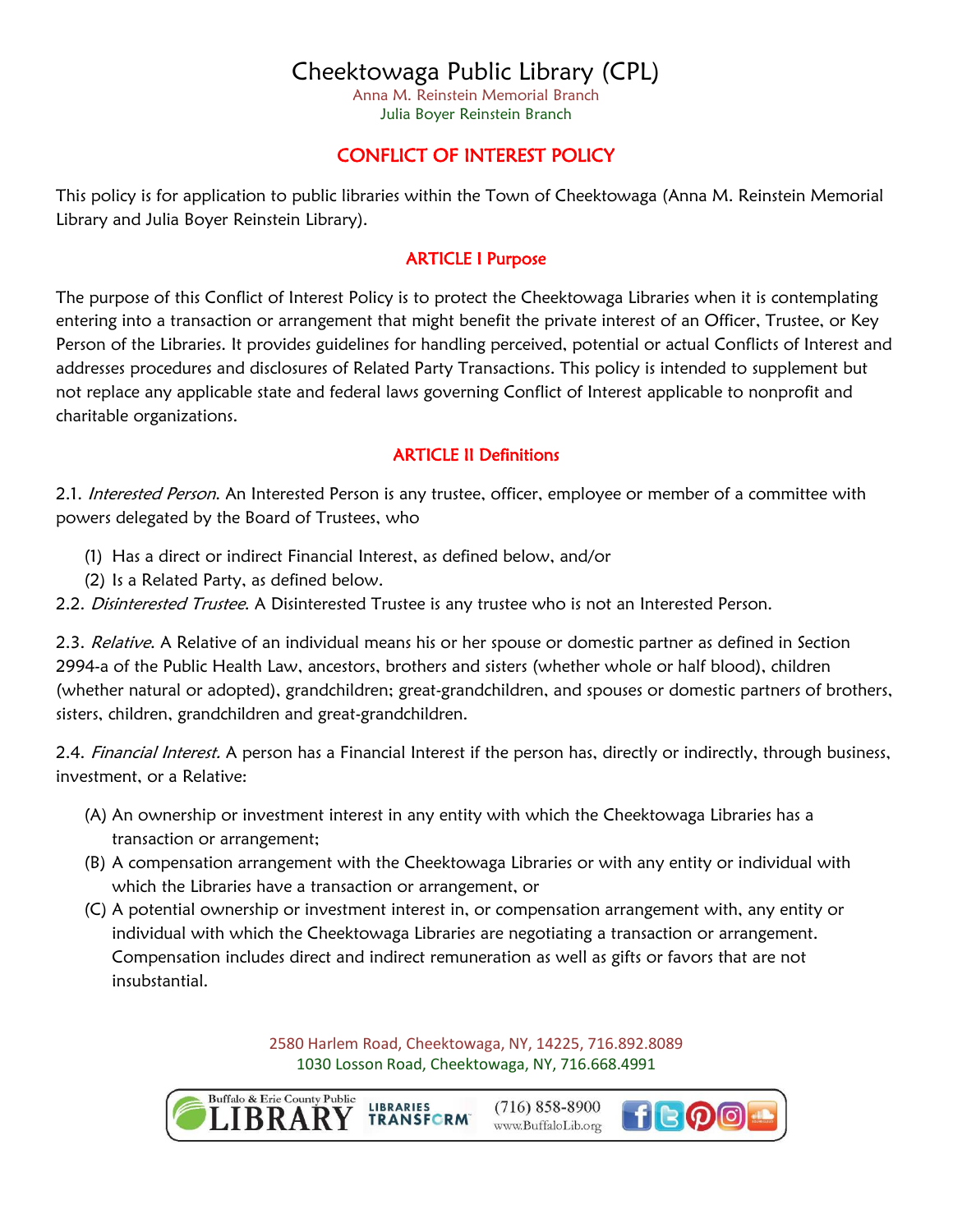Anna M. Reinstein Memorial Branch Julia Boyer Reinstein Branch

2.5. Substantial Financial Interest. A Financial Interest in a Related Party Transaction is a "Substantial Financial Interest" if, in the discretion of the Board after giving due consideration to the material facts and circumstances of the Financial Interest as presented, the Board determines that such Financial Interest is substantial.

2.6. Related Party. A Related Party includes:

- (A) Any trustee, officer or Key Person of the Buffalo & Erie County Public Library, Cheektowaga Libraries, any Affiliate of the Buffalo & Erie County Public Library or any other person who exercises the powers of trustees, officers or Key Persons over the affairs of the Buffalo & Erie County Public Library or any Affiliate of the Buffalo & Erie County Public Library;
- (B) Any Relative of an individual described in clause (A) of this section; or
- (C) Any entity in which any individual described in clauses (A) and (B) of this section has a thirty-five percent or greater ownership or beneficial interest or, in the case of a partnership or professional corporation, a direct or indirect ownership interest in excess of five percent.

2.7. Key Person. Key Person means any person, other than a director or officer, whether or not an employee of the Buffalo & Erie County Public Library System (Which includes the Cheektowaga Public Libraries), who:

- (A) Has responsibilities, or exercises powers or influence over the Buffalo & Erie County Public Library as a whole similar to the responsibilities, powers, or influence of directors and officers;
- (B) Manages the Buffalo & Erie County Public Library, or a segment of the Library that represents a substantial portion of its activities, assets, income or expenses; or
- (C) Alone or with others controls or determines a substantial portion of the Buffalo & Erie County Public Library's capital expenditures or operating budget.

2.8. Affiliate of the Buffalo & Erie County Public Library. An Affiliate of the Buffalo & Erie County Public Library means any entity controlled by or in control of the Buffalo & Erie County Public Library and includes Cheektowaga Libraries.

2.9. Related Party Transaction. A Related Party Transaction means any transaction, agreement or any other arrangement in which a Related Party has a Financial Interest and in which the Buffalo & Erie County Public Library or any Affiliate of the Buffalo & Erie County Public Library is a participant, except that a transaction shall not be a Related Party Transaction if:

- (A) the transaction or the Related Party's Financial Interest in the transaction is de minimis<sup>1</sup>;
- (B) the transaction would not customarily be reviewed by the board or boards of similar organizations in the ordinary course of business and is available to others on the same or similar terms; or
- (C) the transaction constitutes a benefit provided to a Related Party solely as a member of a class of beneficiaries that Cheektowaga Public Libraries intends to benefit as part of the accomplishment of its mission, which benefit is available to all similarly situated members of the same class on the same terms.

 $\overline{\phantom{a}}$ <sup>1</sup> Too trivial or minor to merit consideration, especially in law.

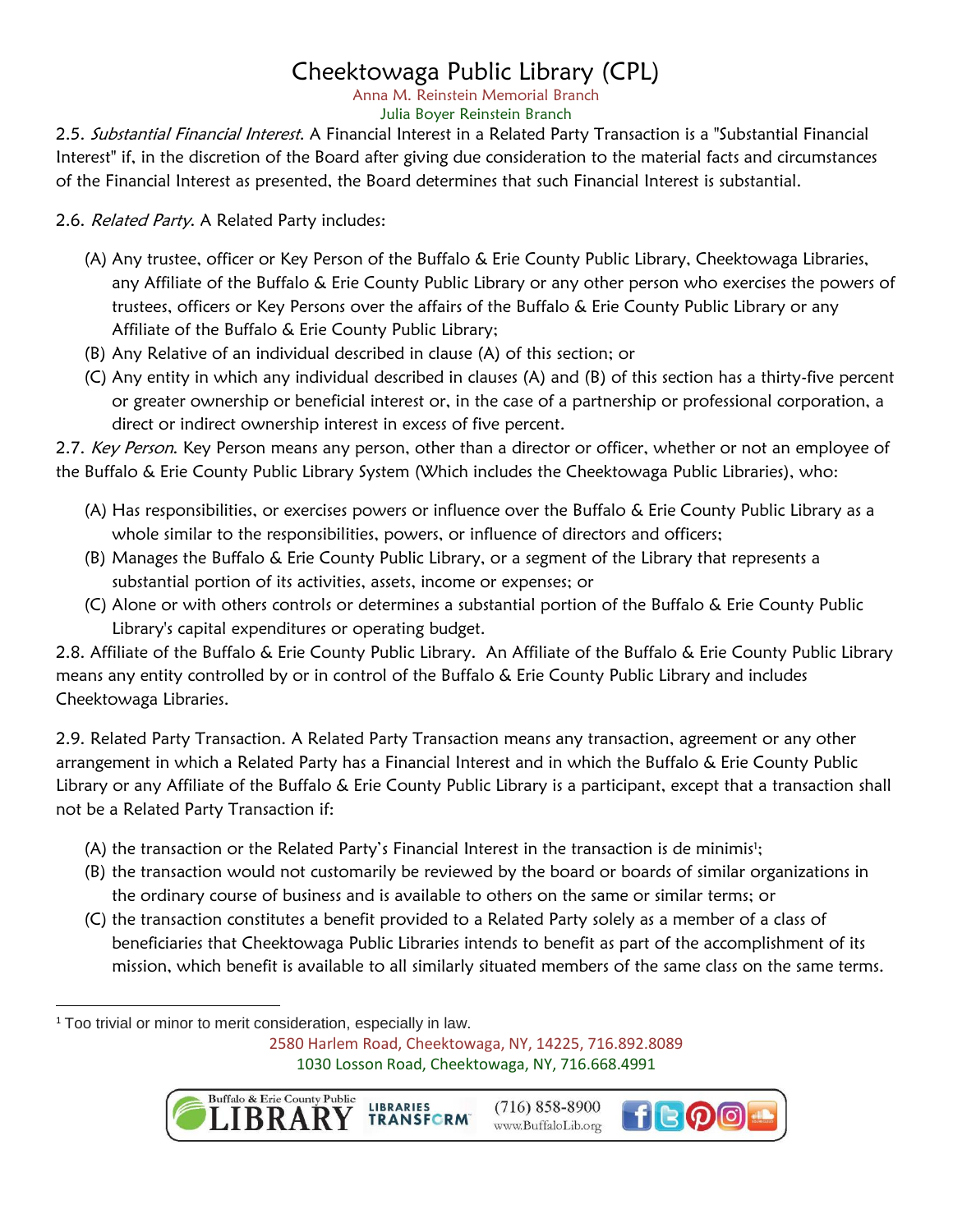Anna M. Reinstein Memorial Branch Julia Boyer Reinstein Branch

2.10. Conflict of Interest. A Conflict of Interest exists if an outside interest or activity influences or appears to influence the ability of an individual to exercise objectivity or impair the individual's ability to perform his or her responsibility in the best interests of the Cheektowaga Public Libraries.

### ARTICLE III Disclosure

3.1. Initial Disclosure. Prior to the initial election of any trustee, officer, or member of a committee with powers delegated by the Board or hiring of any Key Person, the prospective trustee, officer, committee member, or Key Person shall complete, sign and submit to the Chair of the Governance Committee a written Disclosure Statement, attached as Appendix A, identifying, to the best of his or her knowledge, the following information:

- (A) any entity of which such prospective trustee, officer, committee member, or Key Person is an officer, trustee, member, owner (either as a sole proprietor or a partner), or employee and with which the Buffalo & Erie County Public Library and Cheektowaga Public Libraries has a relationship; and
- (B) any transaction in which the Buffalo & Erie County Public Library and Cheektowaga Public Libraries are participants and in which the prospective trustee, officer, committee member, or Key Person might have a Financial Interest that may give rise to a Conflict of Interest or Related Party Transaction.

3.2. Annual Disclosure. Each trustee officer, member of a committee with powers delegated by the Board of Trustees, and Key Person shall annually submit to the Chair of the Governance Committee the written Disclosure Statement, attached as Appendix A, in which such person:

- (A) identifies, to the best of his or her knowledge, the information specified in Paragraphs (A) and (B) of Section 3.1 of this Article;
- (B) affirms that he or she has received a copy of the Conflict of Interest policy, read and understands the policy, agrees to comply with the policy, and understands the Cheektowaga Public Libraries are charitable and in order to maintain its federal tax exemption it must engage primarily in activities which accomplish one or more of its tax exempt purposes.

3.3. Continuing Duty to Disclose. In connection with any actual or possible Conflict of Interest or Related Party Transaction which may arise in the ordinary course of the year and within Board or committee meetings, an Interested Person must disclose the existence of the Financial Interest and be given the opportunity to disclose all material facts to the Board of Trustees or the Governance Committee. Such disclosure may be made in a written statement or orally at a meeting of the Board, provided that such oral disclosure must be documented in the minutes of the meeting at which such disclosure is made and given to the Governance Committee for review in accordance with Article IV, Section 4.2.

> 2580 Harlem Road, Cheektowaga, NY, 14225, 716.892.8089 1030 Losson Road, Cheektowaga, NY, 716.668.4991

> > **LIBRARIES**



 $(716)$  858-8900 **TRANSFORM** www.BuffaloLib.org

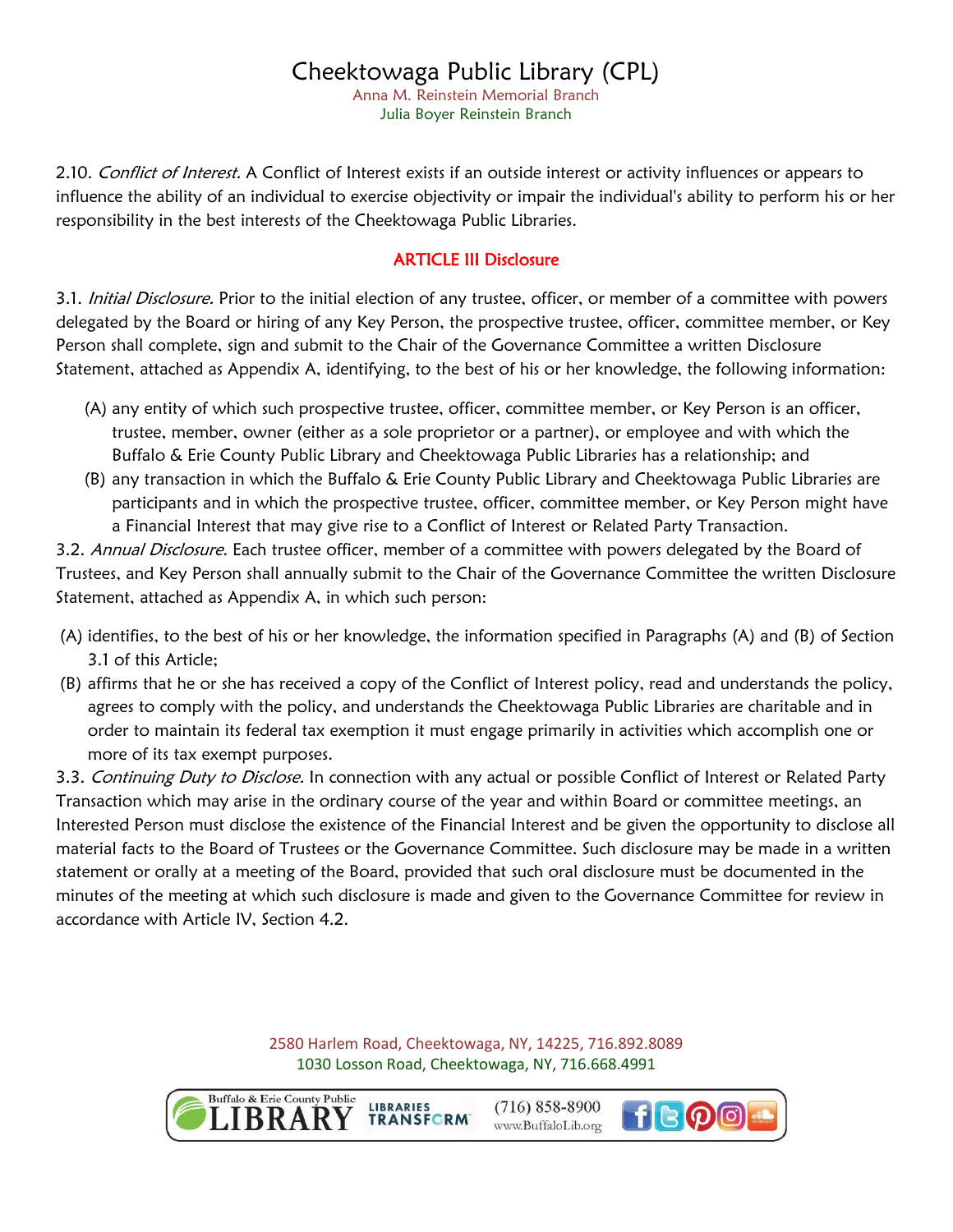### Cheektowaga Public Library (CPL) Anna M. Reinstein Memorial Branch Julia Boyer Reinstein Branch ARTICLE IV General Procedures

#### 4.1. General Prohibitions.

- (A) An Interested Person is precluded from being present at or participating in any Board or committee deliberation or vote related to the transaction or arrangement giving rise to a Conflict of Interest or Related Party Transaction. Notwithstanding the foregoing, the Board of Trustees or the Governance Committee, may request that an Interested Person present information to the Board or Governance Committee prior to the commencement of deliberations or voting relating thereto.
- (B) An Interested Person shall not directly or indirectly attempt to influence improperly the deliberation or voting on the transaction or arrangement giving rise to the conflict.
- 4.2. Determining Whether a Conflict of Interest or Related Party Transaction Exists.
	- (A) After the Interested Person's disclosure of the existence of and all material facts relating to his or her Financial Interest as required under Article III, and after any discussion among the remaining members of the Board of Trustees or the Governance Committee and the Interested Person regarding the facts and circumstances of the Financial Interest, the Governance Committee shall discuss and make a recommendation to the Board as to each of the determinations required by Paragraphs (C) and (D) of this Section 4.2. Alternatively, if the existence of the Financial Interest initially arises at a meeting of the Board of Trustees, then the Board of Trustees can directly make the determinations required without seeking recommendations from the Governance Committee, provided the Interested Person leaves the meeting while the remaining members of the Board of Trustees discusses the information disclosed.
	- (B) Upon due discussion and consideration of the Governance Committee recommendations, the Board shall make each of the determinations required by Paragraphs (C) and (D) of this Section 4.2.
	- (C) Upon discussion, the remaining Board members shall decide and document in the meeting minutes if the transaction or arrangement constitutes a Related Party Transaction as defined in Article II, Section 2.9. If so, then the Board of Trustees must also determine and document in the meeting minutes whether the Related Party has a Substantial Financial Interest, as defined in Article II, Section 2.5, in the proposed Related Party Transaction. Regardless of whether or not the Financial Interest is a Substantial Financial Interest, a Related Party Transaction is subject to the procedures set forth in Article V.
	- (D) If the transaction or arrangement does not constitute a Related Party Transaction as defined in Article II, Section 2.9, then the remaining Board members in their discretion shall decide if a Conflict of Interest, as defined in Article II, Section 2.10, exists nonetheless, after giving due consideration to the material facts and circumstances presented. If the Board determines that the transaction or arrangement involves a Conflict of Interest, then such transaction or arrangement is subject to the procedures set forth in Article V.

2580 Harlem Road, Cheektowaga, NY, 14225, 716.892.8089 1030 Losson Road, Cheektowaga, NY, 716.668.4991



**LIBRARIES TRANSFORM** 

 $(716)$  858-8900 www.BuffaloLib.org

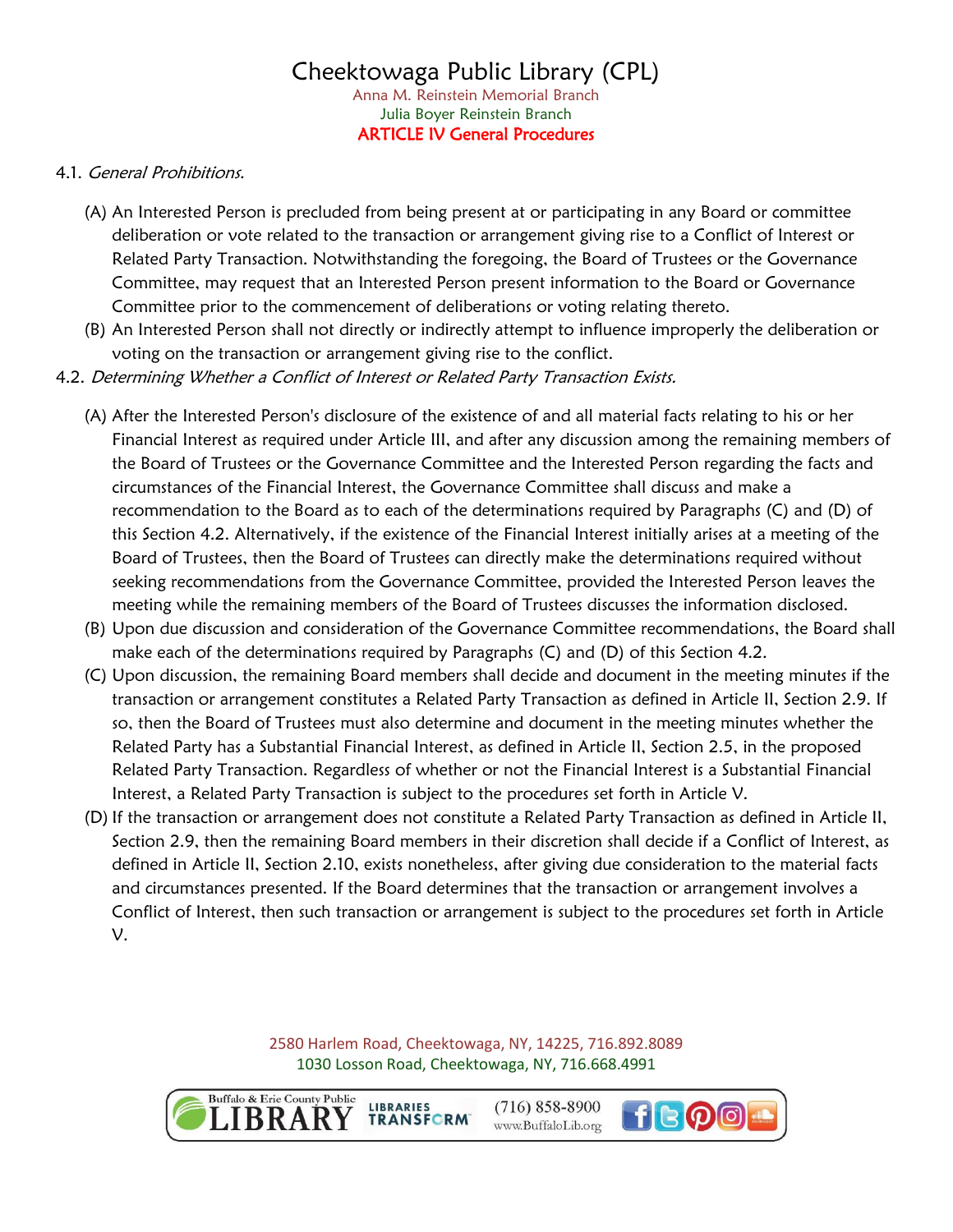Anna M. Reinstein Memorial Branch Julia Boyer Reinstein Branch

### ARTICLE V Procedures for Addressing Conflicts of Interest & Related Party Transactions.

### 5.1. Consideration of Alternatives.

- (A) If the transaction or arrangement is a Related Party Transaction in which the Related Party has a Substantial Financial Interest, then consideration of alternatives in accordance with this section is mandatory. For Conflicts of Interest, consideration of alternatives is within the discretion of the Board of Trustees. After disclosure and discussions with the Interested Person, the Board of Trustees may appoint a Disinterested Trustee or committee of Disinterested Trustees to investigate alternatives to the proposed transaction or arrangement. Alternatives must be presented to the Board of Trustees and must be documented in the minutes of the meeting at which the determination is made.
- (B) If alternatives are investigated and presented to the Board, then after exercising due diligence and giving due consideration for any such alternative transactions presented, the Board of Trustees shall determine whether the Cheektowaga Public Libraries can obtain with reasonable efforts a more advantageous transaction or arrangement from a person or entity that would not give rise to a Conflict of Interest or Related Party Transaction.
- 5.2. Board Decision.
- (A) If alternatives are considered, whether mandatory or discretionary, and if the Board of Trustees determines that a more advantageous transaction or arrangement is not reasonably possible under circumstances not producing a Conflict of Interest or Related Party Transaction, the Board of Trustees shall determine by a majority vote of the Board whether the transaction or arrangement is in the Cheektowaga Libraries' best interest, for the Cheektowaga Public Libraries' own benefit, and whether it is fair and reasonable.
- (B) In conformity with the above determination, in accordance with the Cheektowaga Libraries' bylaws, the Board of Trustees shall make its decision as to whether to enter into the transaction or arrangement.
- (C) If the transaction or arrangement involves a Related Party Transaction in which the Related Party has a Substantial Financial Interest, then a majority of the Board members present at the meeting is required to approve such transaction.
- 5.3. Documentation Required.

In connection with all actual or possible Conflicts of Interest and Related Party Transactions, the Board of Trustees shall document in the minutes of the meeting at which such determinations are made the following:

(A) The names of the persons who disclosed or otherwise were found to have a Financial Interest in connection with an actual or possible Conflict of Interest or Related Party Transaction, the nature of the Financial Interest, any action taken to determine whether a Conflict of Interest or Related Party Transaction was present, and the Board's decision as to whether a Conflict of Interest, Related Party Transaction or Substantial Financial Interest in a Related Party Transaction in fact existed.

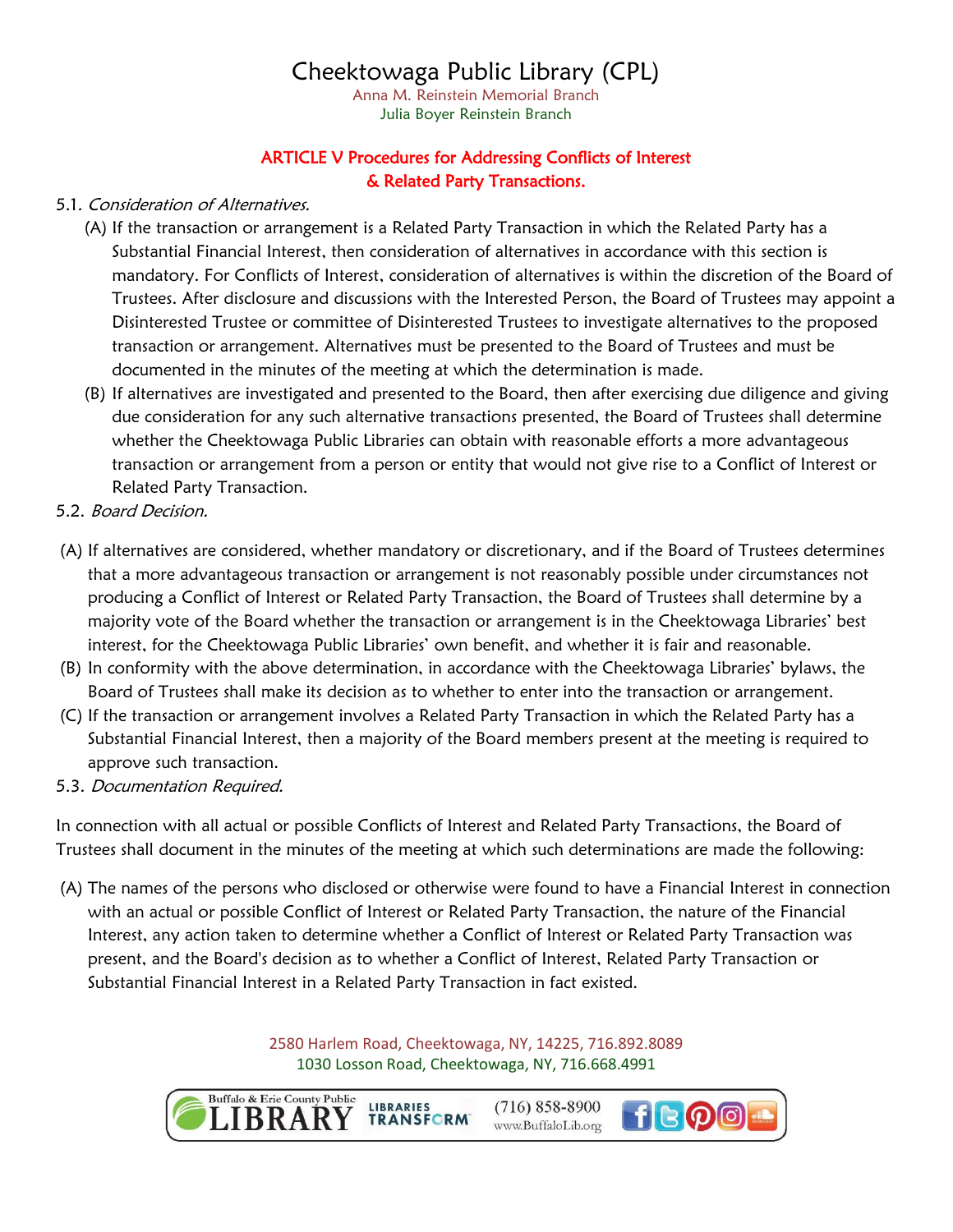Anna M. Reinstein Memorial Branch Julia Boyer Reinstein Branch

- (B) The names of the persons who were present for discussions and votes relating to the transaction or arrangement, the content of the discussions at the meeting regarding the proposed transaction or arrangement, including the alternatives to the proposed transaction or arrangement considered, if any.
- (C) The determination as to whether the transaction or arrangement is fair, reasonable and in the Cheektowaga Libraries' best interest.
- (D) The determination as to whether to enter into the transaction or arrangement which gives rise to the Conflict of Interest or Related Party Transaction. If the Board of Trustees approves a Related Party Transaction in which the Related Party has a Substantial Financial Interest, then the minutes must also include the basis for such approval.
- (E) A record of any votes taken in connection with the proceedings.

# ARTICLE VI Oversight & Reviews

### 6.1. Oversight Responsibility.

The designated Governance Committee of the Board, as defined in the Buffalo & Erie County Public Library's bylaws, shall oversee the adoption of, implementation of, and compliance with this Conflict of Interest policy in accordance with the procedures contained herein and within the process and authority granted under the Bylaws.

### 6.2. Violation of the Conflict of Interest Policy.

- (A) If the Governance Committee has reasonable cause to believe a trustee, officer or Key Person has failed to disclose an actual or possible Conflict of Interest or Related Party Transaction, it shall inform such person of the basis for such belief and afford such person an opportunity to explain the alleged failure to disclose.
- (B) If, after hearing the response of the trustee, officer or Key Person and after making further investigation as warranted by the circumstances, the Governance Committee determines that the trustee, officer or Key Person has failed to disclose an actual or possible Conflict of Interest or Related Party Transaction, it shall recommend to the Board appropriate disciplinary and corrective action, up to and including dismissal or termination, and referral to the New York State Board of Regents for possible removal of a trustee, pursuant to New York State Education Law Section 226.

### 6.3. Periodic Reviews.

To ensure the Cheektowaga Libraries operate in a manner consistent with its charitable purposes and does not engage in activities that could jeopardize its tax-exempt status, the Board shall conduct periodic reviews. The periodic reviews shall, at a minimum, include the following subjects:

(A) Whether compensation arrangements and benefits are reasonable, based on competent survey information, and the result of arm's length bargaining.

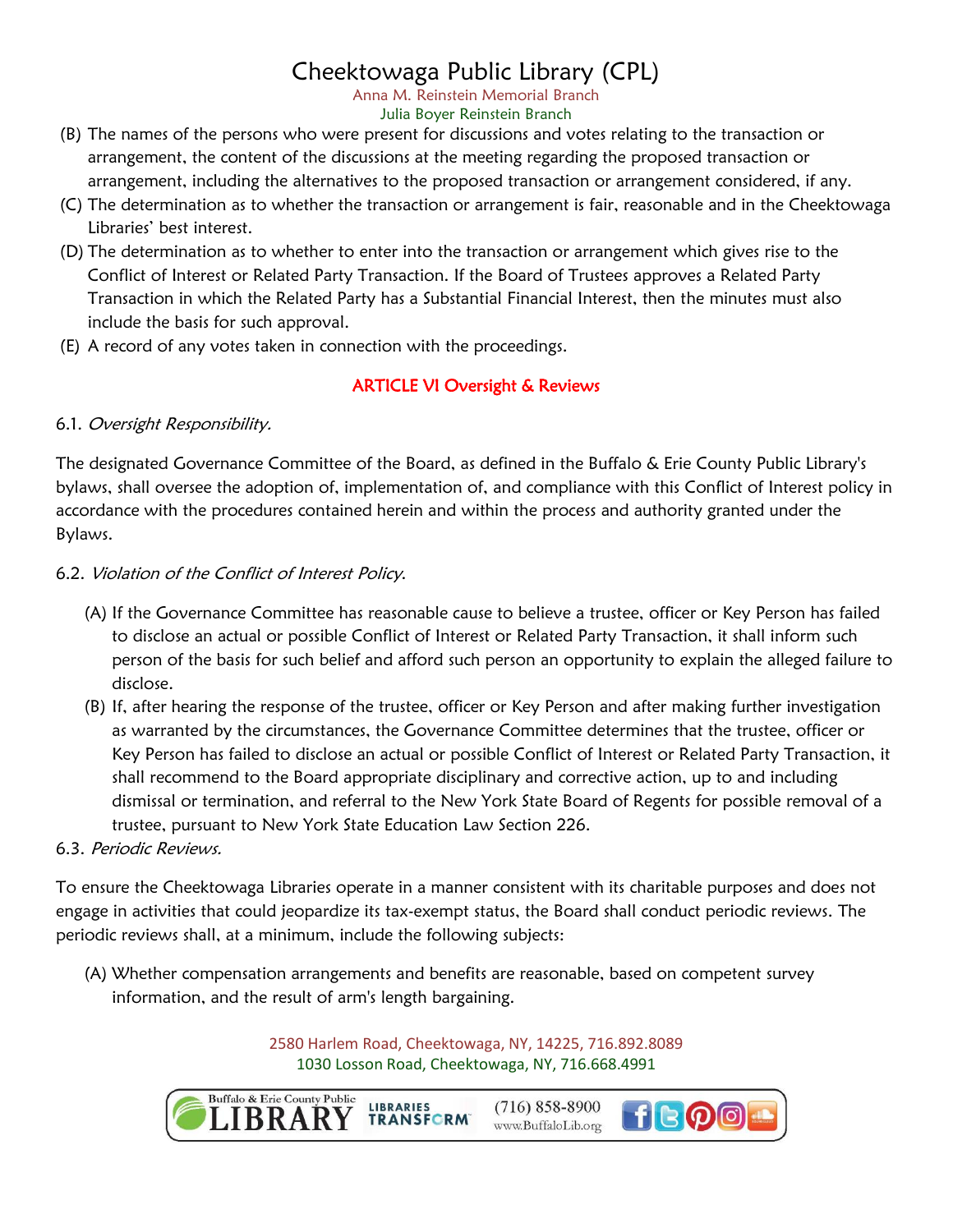Anna M. Reinstein Memorial Branch Julia Boyer Reinstein Branch

(B) Whether partnerships, joint ventures, and arrangements with management organizations conform to the Buffalo & Erie County Public Library and Cheektowaga Public Libraries written policies, are properly recorded, reflect reasonable investment or payments for goods and services, further charitable purposes and do not result in impermissible or excessive benefit.

6.4. Use of Outside Experts. When conducting the periodic reviews as provided for in Article VI, Section 6.3, the Cheektowaga Public Libraries may, but need not, use outside advisors. If outside experts are used, their use shall not relieve the Board of Trustees of its responsibility for ensuring periodic reviews are conducted.



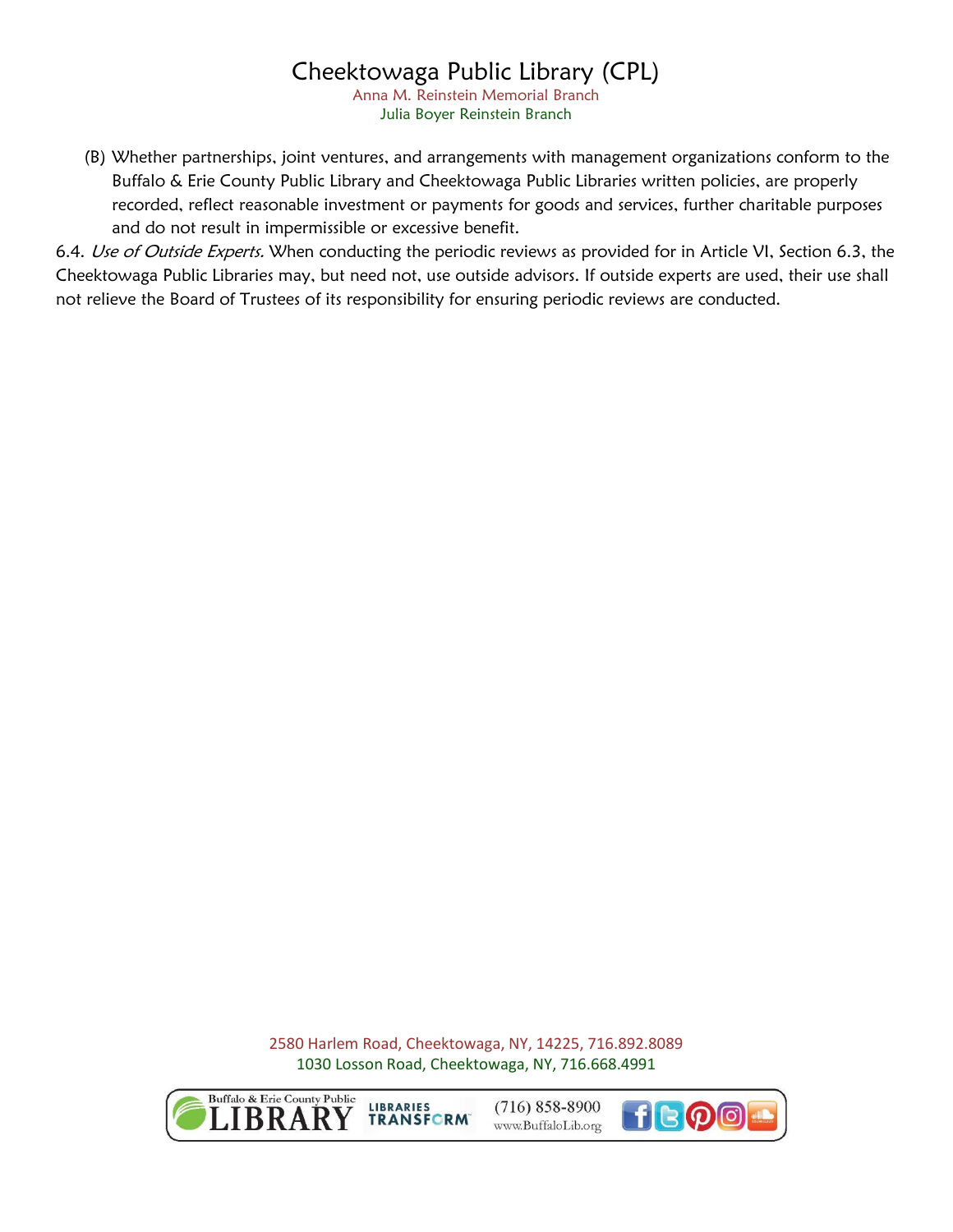Appendix A

#### DISCLOSURE STATEMENT OF THE CHEEKTOWAGA PUBLIC LIBRARIES

The undersigned, being a trustee, officer, Key Person of the Cheektowaga Libraries, hereby acknowledges and confirms the following:

- (1) I have received, read and understand the Cheektowaga Libraries' Conflict of Interest Policy in effect as of the date written below, and I agree to comply with the Conflict of Interest Policy.
- (2) I understand that the Cheektowaga Libraries are charitable and in order to maintain its federal tax exemption it must engage primarily in activities which accomplish one or more of its taxexempt purposes.
- (3) Personal Interests & Relationships. I am an officer, director, trustee, member, owner (either as a sole proprietor or a partner), or an employee of the following entities with which the Cheektowaga Libraries has a relationship: [If none, please write "None." If such interests exist, please specify the capacity in which you hold such an interest (for example, employee, director, or owner). If an owner, please specify your percentage ownership).]

 $\mathcal{L}_\text{max} = \mathcal{L}_\text{max} = \mathcal{L}_\text{max} = \mathcal{L}_\text{max} = \mathcal{L}_\text{max} = \mathcal{L}_\text{max} = \mathcal{L}_\text{max} = \mathcal{L}_\text{max} = \mathcal{L}_\text{max} = \mathcal{L}_\text{max} = \mathcal{L}_\text{max} = \mathcal{L}_\text{max} = \mathcal{L}_\text{max} = \mathcal{L}_\text{max} = \mathcal{L}_\text{max} = \mathcal{L}_\text{max} = \mathcal{L}_\text{max} = \mathcal{L}_\text{max} = \mathcal{$  $\mathcal{L}_\text{max} = \mathcal{L}_\text{max} = \mathcal{L}_\text{max} = \mathcal{L}_\text{max} = \mathcal{L}_\text{max} = \mathcal{L}_\text{max} = \mathcal{L}_\text{max} = \mathcal{L}_\text{max} = \mathcal{L}_\text{max} = \mathcal{L}_\text{max} = \mathcal{L}_\text{max} = \mathcal{L}_\text{max} = \mathcal{L}_\text{max} = \mathcal{L}_\text{max} = \mathcal{L}_\text{max} = \mathcal{L}_\text{max} = \mathcal{L}_\text{max} = \mathcal{L}_\text{max} = \mathcal{$  $\mathcal{L}_\text{max}$  , and the contribution of the contribution of the contribution of the contribution of the contribution of the contribution of the contribution of the contribution of the contribution of the contribution of t

(4) Interests & Relationships of Relatives. A Relative (spouse or domestic partner, ancestors, brothers and sisters (whether whole or half blood), children (whether natural or adopted), grandchildren; great-grandchildren, and spouses or domestic partners of brothers, sisters, children, grandchildren and great-grandchildren) of mine is an officer, director, trustee, member, owner (either as a sole proprietor or a partner), or an employee of the following entities with which the Cheektowaga Libraries has a relationship: [If none, please write "None." If such interests exist, please specify the Relative (for example, sibling or spouse) and the Relative's position (for example, employee, director, or owner). If an owner, please specify the percentage ownership).]

 $\mathcal{L}_\text{max} = \mathcal{L}_\text{max} = \mathcal{L}_\text{max} = \mathcal{L}_\text{max} = \mathcal{L}_\text{max} = \mathcal{L}_\text{max} = \mathcal{L}_\text{max} = \mathcal{L}_\text{max} = \mathcal{L}_\text{max} = \mathcal{L}_\text{max} = \mathcal{L}_\text{max} = \mathcal{L}_\text{max} = \mathcal{L}_\text{max} = \mathcal{L}_\text{max} = \mathcal{L}_\text{max} = \mathcal{L}_\text{max} = \mathcal{L}_\text{max} = \mathcal{L}_\text{max} = \mathcal{$ 

 $\mathcal{L}_\text{max} = \mathcal{L}_\text{max} = \mathcal{L}_\text{max} = \mathcal{L}_\text{max} = \mathcal{L}_\text{max} = \mathcal{L}_\text{max} = \mathcal{L}_\text{max} = \mathcal{L}_\text{max} = \mathcal{L}_\text{max} = \mathcal{L}_\text{max} = \mathcal{L}_\text{max} = \mathcal{L}_\text{max} = \mathcal{L}_\text{max} = \mathcal{L}_\text{max} = \mathcal{L}_\text{max} = \mathcal{L}_\text{max} = \mathcal{L}_\text{max} = \mathcal{L}_\text{max} = \mathcal{$ 

2580 Harlem Road, Cheektowaga, NY, 14225, 716.892.8089 1030 Losson Road, Cheektowaga, NY, 716.668.4991



 $\mathcal{L}_\text{max}$ 

**LIBRARIES TRANSFORM** 

\_\_\_\_\_\_\_\_\_\_\_\_\_\_\_\_\_\_\_\_\_\_\_\_\_\_\_\_\_\_\_\_\_\_\_\_\_\_\_\_\_\_\_\_\_\_\_

 $\mathcal{L}_\text{max}$  and the contract of the contract of the contract of the contract of the contract of the contract of the contract of the contract of the contract of the contract of the contract of the contract of the contrac

 $(716) 858 - 8900$ www.BuffaloLib.org